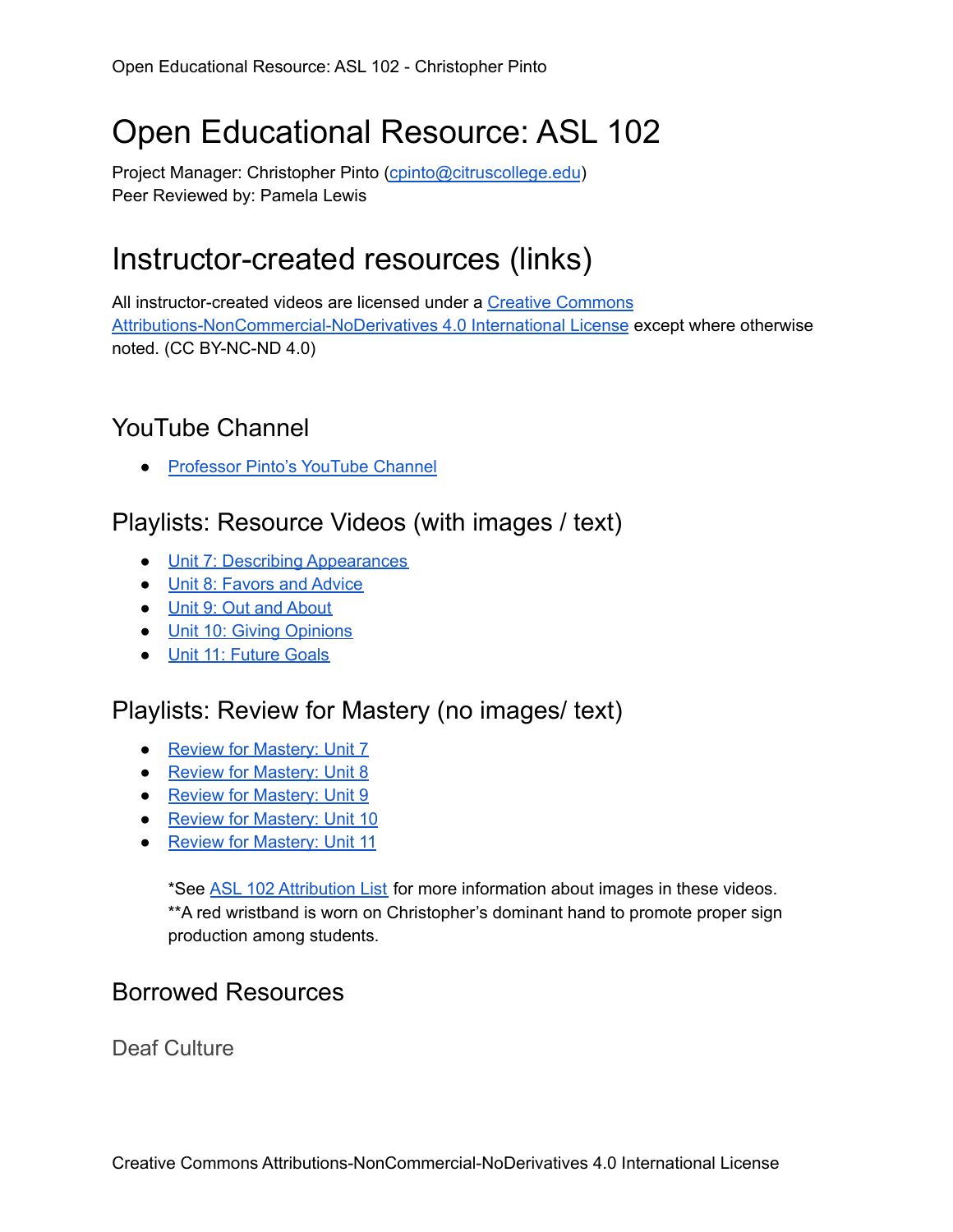- "Deaf History Month: [Memories](https://www.youtube.com/watch?v=qjl3Y2V5jw8) of DPN" by [Sorenson](https://www.youtube.com/channel/UCERH7awdY3M-n5otvzurJkg) is made available under the YouTube [Standard](https://www.youtube.com/static?template=terms) License.
- "[Remembering](https://www.youtube.com/watch?v=S63Fe1UxNpI) Deaf President Now" by [Sorenson](https://www.youtube.com/channel/UCERH7awdY3M-n5otvzurJkg) is made available under the [YouTube](https://www.youtube.com/static?template=terms) [Standard](https://www.youtube.com/static?template=terms) License.
- "[Google](https://www.youtube.com/channel/UCK8sQmJBp8GCxrOtXWBpyEA) A CODA Story" by Google is made available under the YouTube [Standard](https://www.youtube.com/static?template=terms) [License.](https://www.youtube.com/static?template=terms)
- "How Does Natural [Hearing](https://www.youtube.com/watch?v=stiPMLtjYAw) Work?" by Envoy Medical [Corporation](https://www.youtube.com/channel/UCfTrsibzDEED3OEaaXiu5vQ) is made available under the YouTube [Standard](https://www.youtube.com/static?template=terms) License.
- "How Do [Hearing](https://www.youtube.com/watch?v=AxzVyMcmRcs) Aids Work Video" by fuel [admin](https://www.youtube.com/channel/UCFB5UXA3gTe9DB1BFoN8WYQ) is made available under the [YouTube](https://www.youtube.com/static?template=terms) [Standard](https://www.youtube.com/static?template=terms) License.
- "How [Cochlear](https://www.youtube.com/watch?v=Vm0nZH9RahE) Implants Work" by Cochlear [Americas](https://www.youtube.com/channel/UCRoPbXCxqfkqR1oBTPKgx0Q) is made available under the YouTube [Standard](https://www.youtube.com/static?template=terms) License.
- "Watch: What It's Like to Read Lips | Short Film [Showcase](https://www.youtube.com/watch?v=n1jLkYyODsc)" by National [Geographic](https://www.youtube.com/channel/UCpVm7bg6pXKo1Pr6k5kxG9A) is made available under the YouTube [Standard](https://www.youtube.com/static?template=terms) License.
- "Hearing Loss [Simulation](https://www.youtube.com/watch?v=PbBZjT7nuoA) What's It Like?" by Hearing [Healthcare](https://www.youtube.com/channel/UC4gPjuUe0L34BzWfoHo9wWg) Centre is made available under the YouTube [Standard](https://www.youtube.com/static?template=terms) License.
- "CSUN [Stories:](https://www.youtube.com/watch?v=aA8EDQgAiYw) Kailyn" by CSUN [CAREER](https://www.youtube.com/channel/UCraPawCHJloK10Ys2EygwUA) CENTER is made available under the YouTube [Standard](https://www.youtube.com/static?template=terms) License.
- "California School for the Deaf Virtual Tour [Riverside"](https://www.youtube.com/watch?v=lXjUCrliEgE) by [California](https://www.youtube.com/channel/UCHAeH9n41nDpCYBEdo_Yonw) School for the Deaf - [Riverside](https://www.youtube.com/channel/UCHAeH9n41nDpCYBEdo_Yonw) is made available under the YouTube [Standard](https://www.youtube.com/static?template=terms) License.
- "[Pro-tactile](https://www.youtube.com/watch?v=9GrK3P15TYU) ASL: A new language for the DeafBlind" by [Quartz](https://www.youtube.com/channel/UC9f78Z5hgtDt0n8JWyfBk8Q) is made available under the YouTube [Standard](https://www.youtube.com/static?template=terms) License.

#### Vocabulary Review

- "Hairstyles | ASL American Sign [Language](https://youtu.be/BxqcmaZIK9E) " by Joseph [Wheeler,](https://www.youtube.com/watch?v=5CA7kIQbLN8) ASL [THAT](https://www.youtube.com/user/chsasl/featured) is made available under the YouTube [Standard](https://www.youtube.com/static?template=terms) License.
- "Body Types | ASL American Sign [Language](https://youtu.be/a5IkcDdUxwQ) " by Joseph [Wheeler,](https://www.youtube.com/watch?v=5CA7kIQbLN8) ASL [THAT](https://www.youtube.com/user/chsasl/featured) is made available under the YouTube [Standard](https://www.youtube.com/static?template=terms) License.